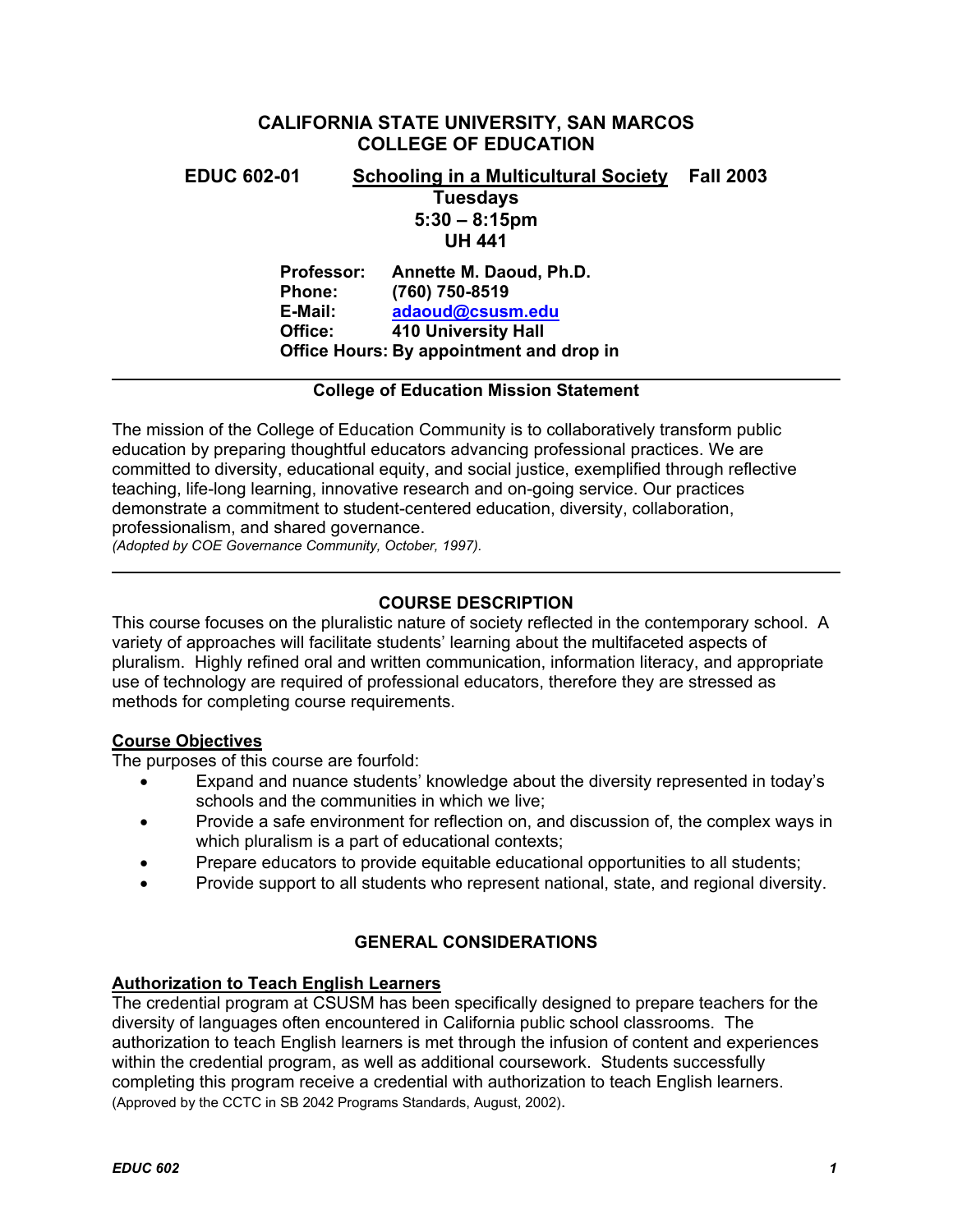# **Ability**

Every student has the right to equitable educational consideration and appropriate accommodation. Students having differing ability (mobility, sight, hearing, documented learning challenges, first language/English as a second language) are requested to contact the professor at the earliest opportunity. Every effort will be made to accommodate special needs. Students are reminded of the availability of Disabled Student Services, the Writing Center, technology assistance in the computer labs, and other student support services available as part of reasonable accommodation for special needs students.

Students are approved for services through the Disabled Student Services Office (DSS). This office is located in Craven Hall 5205, and can be contacted by phone at (760) 750-4905 or TTY (760) 750-4909. Students authorized by DSS to receive reasonable accommodations should meet with their instructor during office hours or, in order to ensure confidentiality, in a more private setting.

## **College of Education Attendance Policy**

Due to the dynamic and interactive nature of courses in the College of Education, all students are expected to attend all classes and participate actively. At a minimum, students must attend more than 80% of class time, or s/he **may not receive a passing grade** for the course at the discretion of the instructor. Individual instructors may adopt more stringent attendance requirements. Should the student have extenuating circumstances, s/he should contact the instructor as soon as possible. (*Adopted by the COE Governance Community, December, 1997*).

## **COURSE REQUIREMENTS**

*NOTE: I RESERVE THE RIGHT TO CHANGE, ADD TO, OR DELETE ANY MATERIAL OR ASSIGNMENT FROM THE COURSE.*

This course will be structured as a graduate-level seminar. As such, we will read, write and discuss the course material. The success of a seminar is dependent upon each and every participant being prepared. My role will be to "facilitate" and to intervene as necessary to prompt a topic. I do not intend to lecture each week, or to be the focus of the class. You will work to develop your **knowledge base** through the readings, discussions, and presentations.

## **Required Texts**

- Darling-Hammond, L., French, J. and Garcia-Lopez, S. (2002). *Learning to Teach for Social*  Justice. New York, NY: Teachers College Press. **ISBN 0-8077-4208-2**
- Delpit, L. and Dowdy, J. (2002). *The Skin That We Speak: Thoughts on Language and Culture in the Classroom.* New York, NY: The New Press. **ISBN 1-56584-544-7**
- Howard, G. (1999). *We Can't Teach What We Don't Know: White Teachers, Multiracial*  Schools. New York, NY: Teachers College Press. **ISBN 0-8077-3801-8**
- Olsen, L. (1997). *Made In America: Immigrant Students In Our Public Schools.* New York, NY: The New Press. ISBN 1-56584-471-8
- Weis, L. and Fine, M. (2000). *Construction Sites: Excavating Race, Class, and Gender Among Urban Youth*. New York, NY: Teachers College Press. ISBN 0-8077-3978-2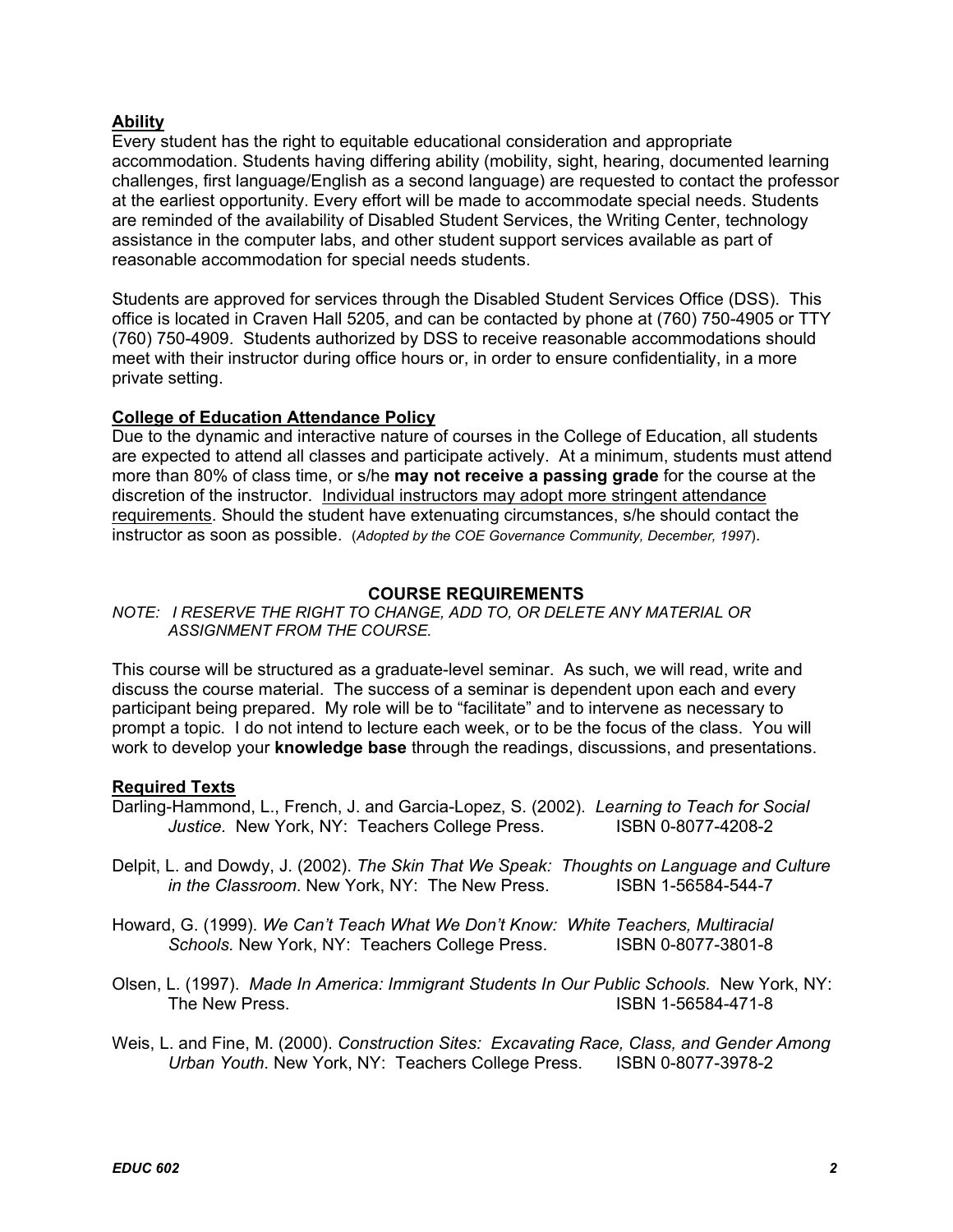## **Grading Policy**

All assignments are due on the dates indicated below. Assignments turned in late will not receive full credit. Please manage your time and plan accordingly. Assignments must be typewritten, double-spaced and with standard margins unless completed in class. It is expected that all assignments will reflect university level composition.

The following grading scale will be used:

| $95 - 100$ | А:    | $73 - 76$    | C  |
|------------|-------|--------------|----|
| $90 - 94$  | A-:   | $70 - 72$    | C- |
| 87 - 89    | - B+: | $67 - 69$    | D+ |
| $83 - 86$  | B:    | 63 – 66      | D  |
| $80 - 82$  | В-    | $60 - 62$    | D- |
| $77 - 79$  | $C+$  | $59 -$ below | F. |
|            |       |              |    |

## **DESCRIPTION OF ASSIGNMENTS**

## **1. Attendance and Class Participation 30 points**

It is the expectation that you will attend all class sessions and participate actively in class discussions and activities. In order to do so, you are expected to complete all required readings by the assigned date. Missing more than one class session will result in the reduction of one letter grade. Arriving late or leaving early on more than two occasions will result in the reduction of one letter grade. Theses measure should not be considered punitive, as students are expected to establish appropriate personal, academic, and career-ladder priorities. Therefore, these measures should be viewed as taking appropriate individual responsibility for one's own learning in a democratic, collaborative and reciprocal-learning environment.

# **2. Discussion Leader 20 points**

In pairs, students will lead a class discussion on assigned readings, choosing the aspects they wish to highlight in the readings for the discussion. Each pair of students will turn in written questions they will use to lead their discussion. Students will be discussion leaders multiple times during the semester (approximately 30 minutes). **DUE: Throughout the semester** 

## **3. "Hot Topics" in Education 20 points**

Each student will have the opportunity to present a "hot topic" in education of his/her choosing to the class. Each student will present their topic and then guide a short discussion with the class (approximately 25 minutes). **DUE: Throughout the semester** 

## **4. Final Presentation 30 points**

In small groups (2-4 per group), students will collect multicultural resources on a specified topic which they and their colleagues can use in their classrooms, their schools, their communities. Each group will prepare an annotated bibliography for each resource in their presentation, and share their annotations with everyone in the class (either electronically or in hardcopy). Each group will prepare a 20-30 minute presentation and discussion for the class based on the topic and the resources they have selected for that topic.

**DUE: December 9**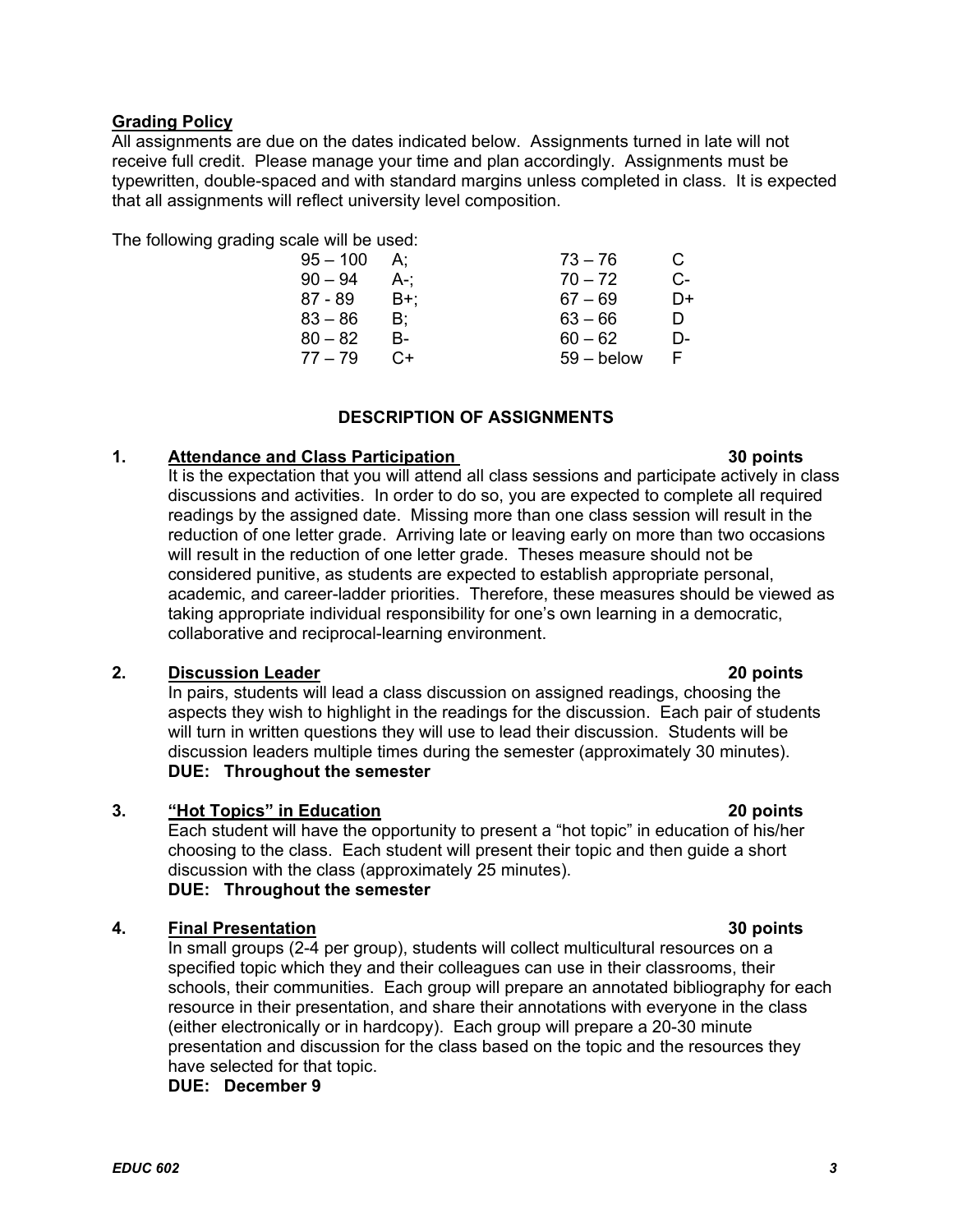## **WEEKLY READINGS / TOPICS**

NOTE: Assigned texts and readings MUST be brought to ALL class sessions.

#### **1 September 2 Multicultural Education: Issues and Concepts**

 Introductions / Syllabus Overview Conceptions / Misconceptions of Culture Multicultural Education **NOTE: Please download the syllabus from the COE Website** 

## **2 September 9 White Teachers, Multiracial Schools**

Howard: Introduction – Chapter 3 Darling-Hammond, et. al: Chapters 1 – 5

#### **3 September 16 White Teachers, Multiracial Schools (Cont.)**

Howard: Chapters  $4 - 7$ Darling-Hammond, et.al: Chapters 6 – 11

#### **4 September 23 Language and Identity**

Delpit: Chapters  $1 - 5$ 

#### **5 September 30 Language in the Classroom**

Delpit: Chapters 6 - 10

#### **6 October 7 Adolescent Identity Development**

 Delpit: Chapters 11 – 12 Weis and Fine: Chapters  $1 - 2$ 

#### **7 October 14 Race, Class and Gender**

Weis and Fine: Chapters 3 – 8

# **8 October 21 Race, Class and Gender**

Weis and Fine: Chapters 9 - 13

## **9 October 28 Race, Class and Gender**

Weis and Fine: Chapters 14 – 17